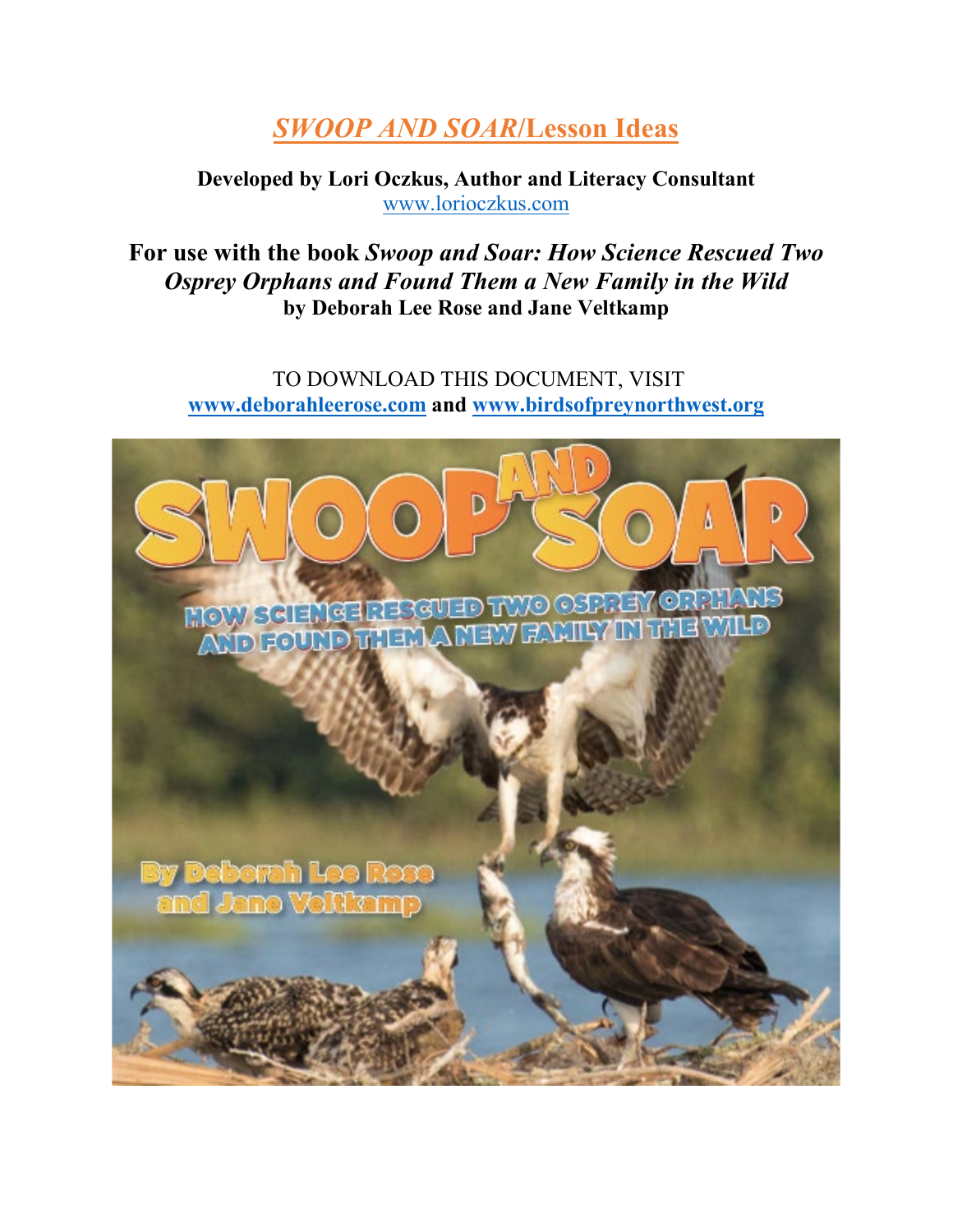From the moment children encounter the compelling cover of *Swoop and Soar: How Science Rescued Two Osprey Orphans and Found Them a New Family in the Wild,* they eagerly embark on a mission to uncover facts about the fascinating rescue of two orphaned ospreys. Well-crafted and engaging**,** *Swoop and Soar* provides many rich opportunities to cultivate student curiosity, empathy, and enjoyment. Thanks to coauthors Deborah Lee Rose and raptor biologist Janie Veltkamp, who wrote the award-winning *Beauty and the Beak*, for once again sharing a heartwarming raptor story that students will read and reread and treasure.

Here are some lesson options to promote reading comprehension and critical thinking as you read the true story of *Swoop and Soar* with your students. During class discussions, scaffold and model responses while encouraging students to build on one another's ideas by discussing prompts in partners or teams.

#### **Interactive Read Aloud Lesson**

# **Before Reading**

#### **Predict Text Features/Structures**

#### **Predict**

•Study the cover of *Swoop and Soar* and study the title, sub-title, and photo. Ask, *What do you think this book is about? What do you know about ospreys or other raptors (birds of prey)? Why do you think the authors wrote this book? What are you wondering?* 

**•**Page through the book to show the photos. Pause to challenge students to discuss, *"What do you notice or see in this photo?"* Demonstrate predictions using discussion stems such as, *"I noticed that the osprey has strong wings shaped like the letter M. I think I will learn how an osprey uses its wings to hunt for its food."* Invite students to make their predictions in pairs or teams.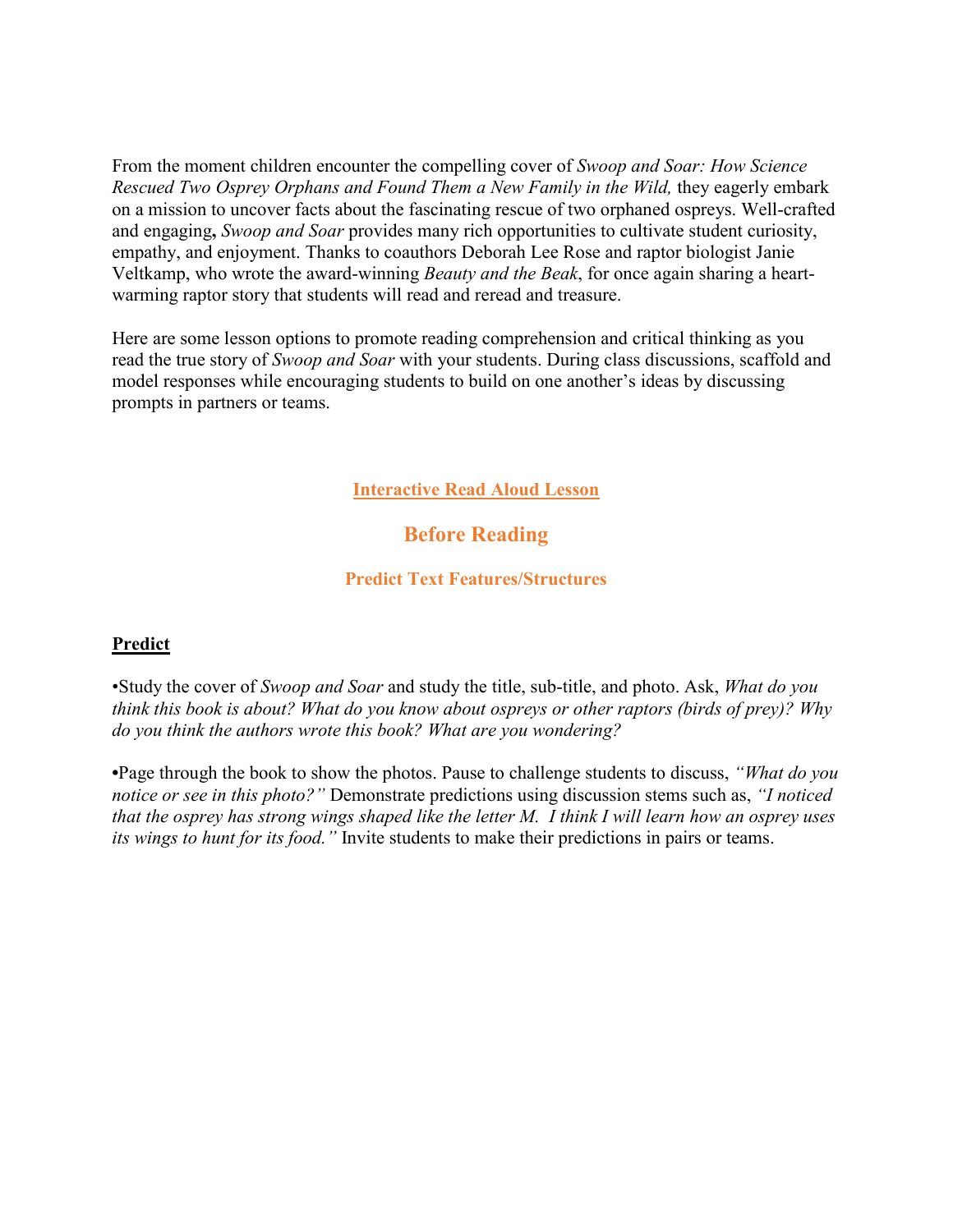

Osprey with M-shaped wings, in flight after catching a fish in its talons (National Park Service)

 **•**Mention key vocabulary words while previewing photos. For example: *I see the word talons on this page where the osprey is catching the fish. I think that the talons are like claws.* Some possible vocabulary to casually point out along with photos includes the terms *talons, chirping, beak, biologist, orphans, magnifying scope, camouflage, migration.* 

**•** Discuss the overall organization of the book. *What is the first part of the book about?* (Answer: The story of two orphaned ospreys.) *What do you find towards the back of the book?* (Answer: *A Note from Raptor Biologist Janie Veltkamp* and questions about ospreys and headings with more information.) Read the headings and questions at the back of the book. *What do you think you will learn about each heading/question? What are you wondering? What do you want to learn? Why do you think the authors organized the book into different parts? What is the purpose of each section of the book?* 

# **During Reading**

### **Question/ Clarify**

#### **Question**

•Pause often and invite students to share with a partner or team what they are wondering. Model as needed and supply stems such as**,** *"I am wondering how the bald eagle forced the osprey to drop the fish it had caught. I wonder if this happens very often."*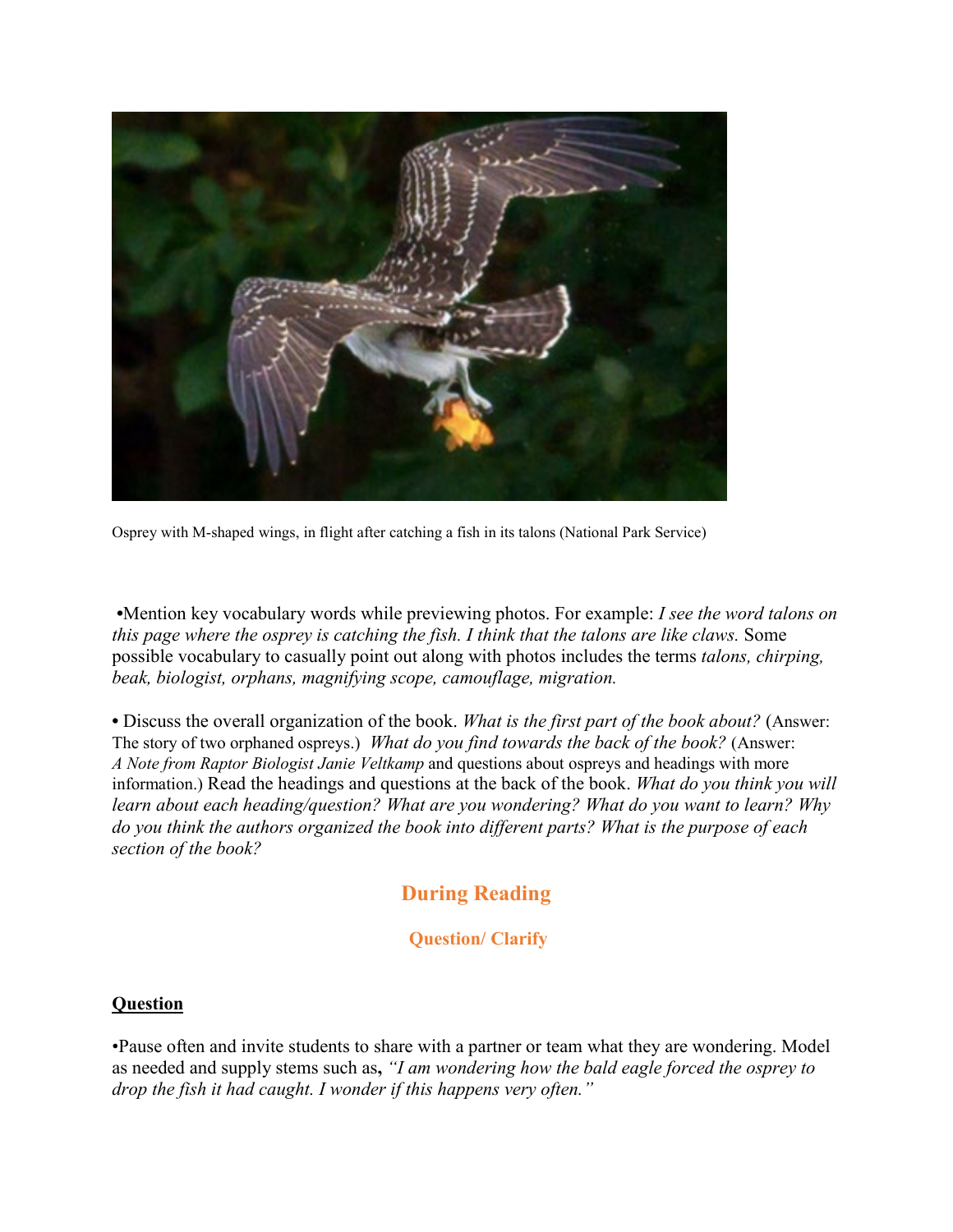•Model thinking questions such as, *Why do you think…? How do you think…*? *Why do you think the authors gave the birds the names Swoop and Soar?* Pause throughout the reading to invite students to pose thinking questions to ask their partners or teams.

# **Clarify**

•Model how to clarify tricky words or phrases. For example, *"I wasn't sure about the word shimmering to describe the fish so I reread it to sound it out. I know the chunk shimmer. It's kind of shiny. Then I reread and it made sense. I see the shiny fish in the picture."* Ask students to identify a tricky or interesting word as they listen to you read. Pause to share with partners.

**•**Invite students to listen for entire sentences that are NOT shown in the photos. (Oczkus, 2018) For example, the following sentence requires visualization and clarification: *While the osprey hunted, his chicks slept in a giant nest of sticks.* Invite students to identify examples of sentences that require visualization and to sketch drawings to accompany the text. Make a class list of such sentences.

Examples from *Swoop and Soar*:

*"After the babies gulped their food, the mother osprey spread her wings like an umbrella." "As the roots pulled out of the rain-soaked soil, the whole tree crashed down." "He found the baby birds under a broken branch."* 

# **After Reading**

### **Question/ Summarize/Respond**

#### **Question**

•Invite students to share what they are wondering now. Or model how to ask thinking questions that start with *Why or How* such as "*Why do you think rescuing ospreys is important?"* Encourage students to create and answer wonder or thinking questions in pairs or teams.

**•** Students choose to act out or sketch the answers to the questions in the back of the book section *All About Ospreys.* 

Questions from *Swoop and Soar*: "*What kind of birds are ospreys?" "How do ospreys use their talons and beaks?"*

*"What other adaptations do ospreys have?" "What happens when baby ospreys are lost from a nest?"* 

*"How did ospreys become endangered?" "How did scientists save them from becoming. extinct?"* 

*"What risks do ospreys face today?"*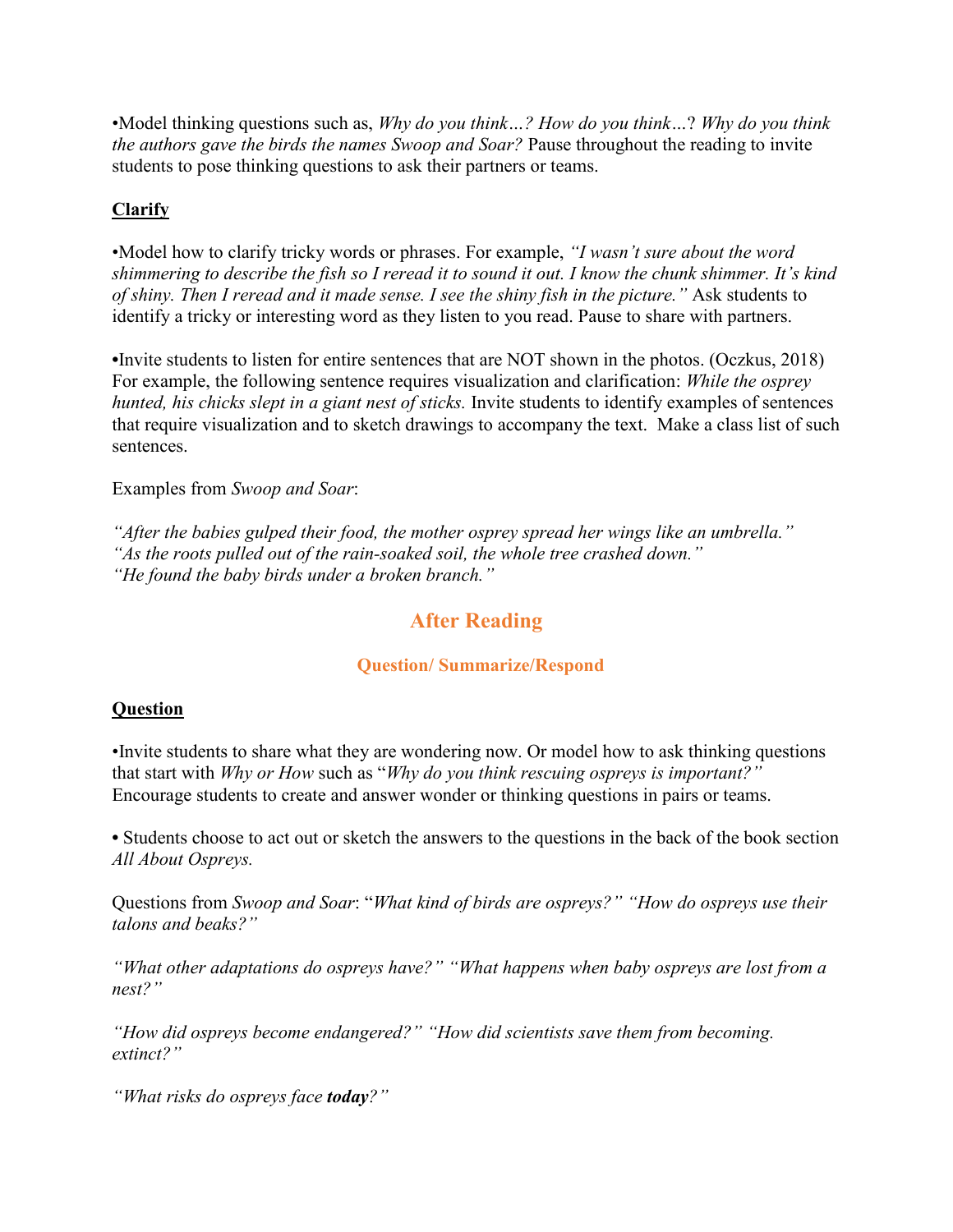# **Summarize**

•Ask students to sketch and share their favorite parts from the book and reasons using the frame, "*My favorite part is…because…* ." Share your favorite part as well! Reread favorite text portions.

**•**Encourage students to retell events from the beginning, middle, and end of the true account of *Swoop and Soar*. What problems were outlined and resolved? Encourage teams/pairs of students to sketch important events on sticky notes and order in a timeline.



Janie Veltkamp feeding Swoop and Soar soon after their rescue (Rob Rugur © Jane Veltkamp)

**•**Invite teams of students to choose a heading and section from *A Note from Raptor Biologist Janie Veltkamp* to summarize: *Rescuing ospreys/Reintroducing ospreys/Protecting ospreys*

Students reread then sketch or act out the information from their heading for the class. Or pretend to interview Janie (roleplay!) and ask her to tell about her rescue work with ospreys. Learn more about Janie's work at Birds of Prey Northwest, and many kinds of raptors, at [www.birdsofpreynw.org.](http://www.birdsofpreynw.org/))